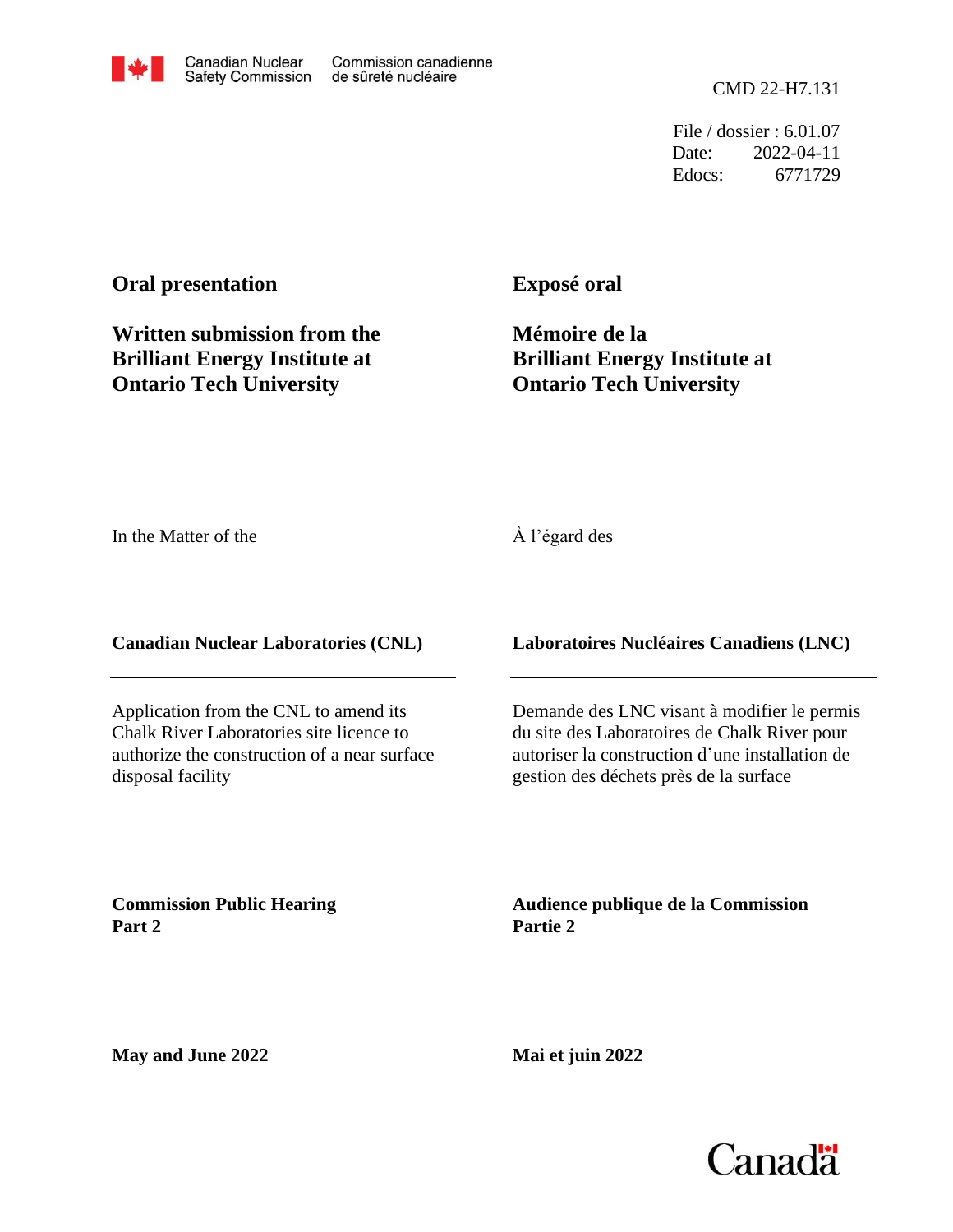

Jacquie Hoornweg Executive Director Brilliant Energy Institute, Ontario Tech University 2000 Simcoe Street North, Oshawa, Ontario L1H 7K4

April 10, 2022

Senior Tribunal Officer, Secretariat Email: interventions@cnsc-ccsn.gc.ca

RE: Canadian Nuclear Laboratories application to amend its Chalk River Laboratories site licence to authorize the construction of a near surface disposal facility IAA Reference Number: 80122

Dear Secretariat,

I am pleased to provide this letter, and would like to present it orally, in support of the Canadian Nuclear Laboratories license amendment to allow for a near surface disposal facility.

My name is Jacquie Hoornweg and I am the executive director of the Brilliant Energy Institute (BEI) at Ontario Tech University.

BEI has been created as a change agent to support Canada's transition to net zero, building on the strength of Ontario Tech's deep energy expertise. The university has a long history of nuclear research and education and a long-standing partnership with Canadian Nuclear Laboratories (CNL), as well.

With respect to my own background, over more than two decades in the energy sector, I have spent much of it working in and covering the nuclear industry. Early in my career, I was a reporter and news editor in Durham Region where I covered the nuclear plant activities, as well as, for four years, Canada's bid for the ITER fusion project. During my subsequent career at Ontario Power Generation, I served as public affairs manager at Pickering, director of Nuclear Public Affairs, and, for the last four years, as part of the executive leadership team, as vice president Corporate Relations and Communications. For about seven years, following that, I worked as a consultant and wrote about the industry, with clients that included Natural Resources Canada, CANDU Owners Group, the University Network of Excellence in Nuclear Engineering, the Canadian Standards Association, utilities and SMR technology vendors. I am also a long-standing contributor to Nuclear Engineering International magazine.

In my time at OPG, I worked extensively on communicating and engaging with publics on waste management at the stations and as part of the team working on development of the deep geologic repository project for low and intermediate waste. I also worked in collaboration with the Nuclear Waste Management Organization on planning and engagement of Adaptive Phased Management. This included engagement with communities, including Indigenous communities, and other stakeholders.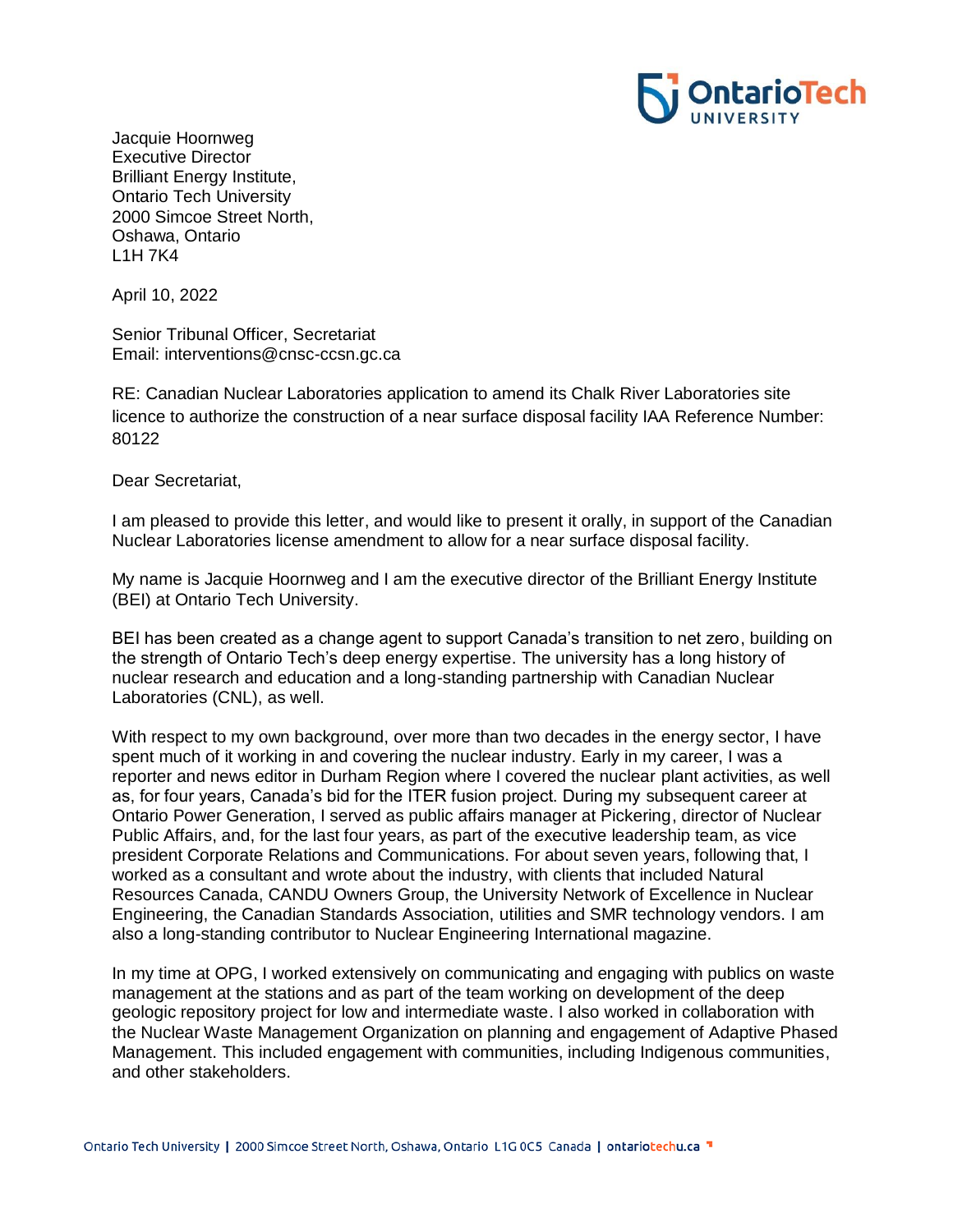I recognize this is a long introduction but wanted to provide context of what informs my submission.

My support for CNL's near-surface disposal facility is based on three key areas:

- The importance of a sustainable Chalk River site as a key contributor to innovation and technology advancement in clean energy and nuclear medicine;
- The critical role that demonstration of sustainable full life-cycle management of nuclear facilities and materials will have on the viability of the use of nuclear energy in integrated clean energy systems, critical to meeting Canada's climate change and sustainability goals; and
- Research and observations of CNL's technical and engagement process undertaken over the past several years in technical studies and engagement on the project.

Chalk River and the people who have worked at the research facility and the National Research Universal (NRU) reactor over several generations can be credited for much that the Canadian Nuclear industry has achieved in safe, effective and environmentally sound use of nuclear power for reliable, low-carbon electricity, for nuclear medicine and other peaceful nuclear applications.

Ontario Power Generation and Bruce Power can take credit for Ontario's ability to shut down coal plants and for generating low-carbon electricity that has avoided a great deal more air pollution and greenhouse gas emissions in Ontario. But without the research and development that occurred at Chalk River, our economic history and our air-shed could look a lot different, today.

For more than 40 per cent of Canadians – those in Ontario and New Brunswick -- the primary source of electricity is low-carbon nuclear generation. Canada's economic engine, the Greater Toronto Area, gets 60 per cent of its electricity from nuclear power.

I recognize that if we look back on the long history of Chalk River, it is imperfect. This could be said of any pioneer mission undertaken by humankind. By its nature, research is a process of learning from trial and error.

However, if we look at the benefit we have received from the work at CNL: the lives saved from the absence of air pollution; the lives improved by ample access to electricity and to nuclear diagnostics and treatments.

With some remote community exceptions, access to reliable electricity is almost universal in Canada. We take this as a right and so we should. But for one and a half billion people on the planet and in those aforementioned remote communities, secure access to electricity is a privilege they do not yet have. Think for a moment of what that means. Or think of the people in countries where coal is the primary source of electricity; places where people do not let their children play outside at certain times of the day due to smog and where life expectancy is shortened as a result of such poor air quality.

Through the work at CNL and of others, including our researchers at Ontario Tech, we are closing the gap for those people, too. But there is still so much work to do.

And this brings me to my second point. Nuclear power can play a critical role in Canada's goals for net zero by 2050 and for global clean energy security. It can do so by integrating with renewables, as a feedstock for hydrogen, and continuing its current role as a baseload